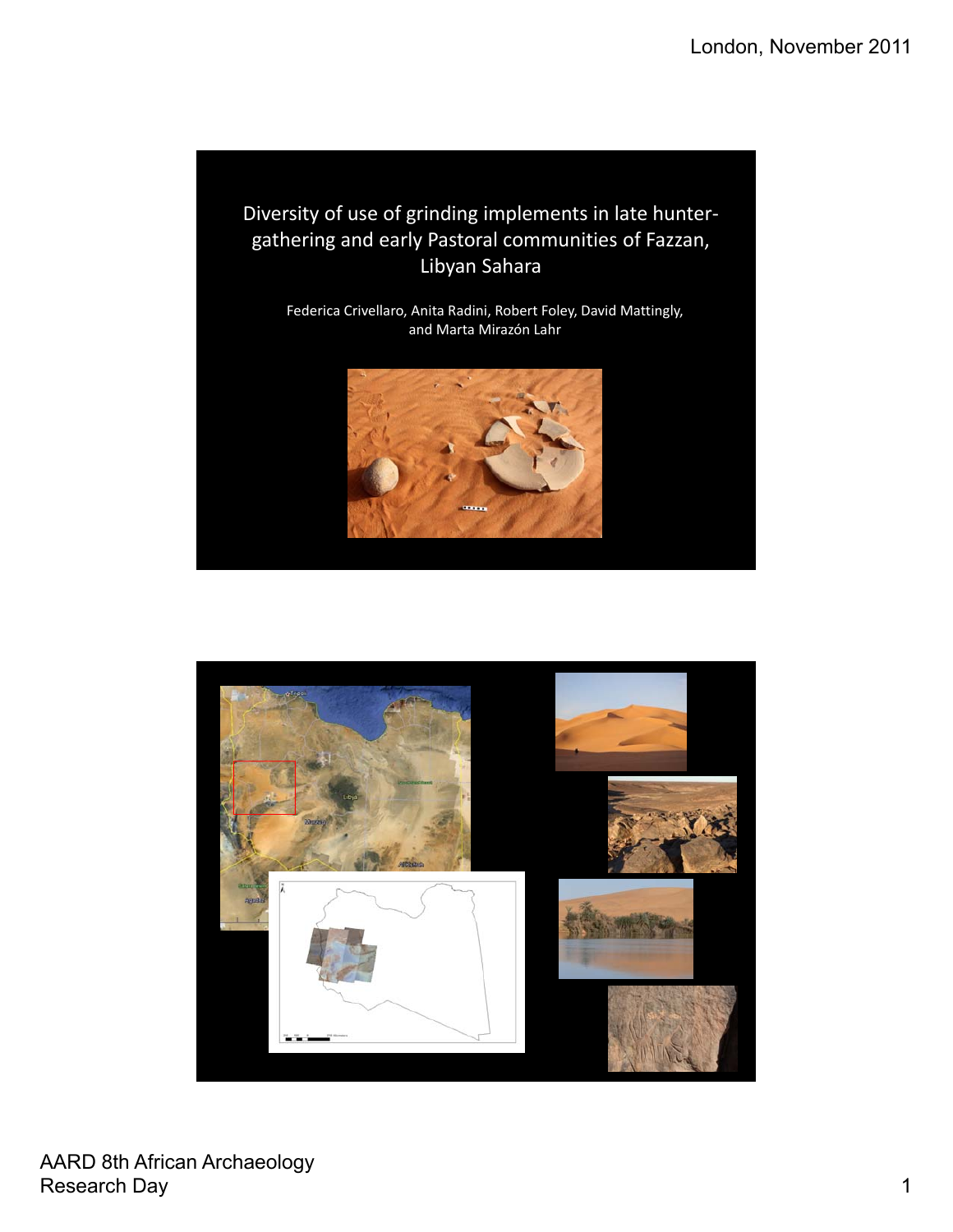|                                                                    |                                                | Locality of occupation                                                                                                               | Pottery/Grinding                                                                                                                                   | Lithics                                                                                                                                             | Economy                                                                                                                                                               |
|--------------------------------------------------------------------|------------------------------------------------|--------------------------------------------------------------------------------------------------------------------------------------|----------------------------------------------------------------------------------------------------------------------------------------------------|-----------------------------------------------------------------------------------------------------------------------------------------------------|-----------------------------------------------------------------------------------------------------------------------------------------------------------------------|
|                                                                    | Early<br>Acacus<br>$(9.800 -$<br>8,900 yrs)    | * base camps with<br>stone structures in<br>Acacus mountains<br>use of interdune lakes<br>small occupation sites                     | * NO pottery<br>* very very rare<br>grinding tools<br>* beads: very rare                                                                           | * microliths, backed pcs,<br>high blade/flake ratio<br>* mainly quartz                                                                              | * specialised hunting of<br>Barbary sheep<br>* very little plant<br>processing                                                                                        |
|                                                                    | <b>DRY</b>                                     |                                                                                                                                      |                                                                                                                                                    |                                                                                                                                                     |                                                                                                                                                                       |
|                                                                    | Late Acacus<br>$(8.900 -$<br>7,400 yrs)        | * concentrated in<br>highland (Acacus) sites<br>* rare use of interdunes<br>* larger sites                                           | * Pottery: Dotted<br>wavy-line, rocker<br>decoration<br>* Grinding tools: very<br>frequent<br>* beads: frequent<br>* decorated ostrich<br>eggshell | * high macro/microlith<br>ratio<br>* decreased % of blades<br>and bladelets<br>* increased % of<br>geometric microliths<br>* range of raw materials | * broader hunting range<br>(small + large mammals,<br>fish, birds)<br>* significant exploitation of<br>wild cereals<br>* enclosures of Barbary<br>sheep?<br>* storage |
|                                                                    | <b>WET</b>                                     |                                                                                                                                      |                                                                                                                                                    |                                                                                                                                                     |                                                                                                                                                                       |
|                                                                    | Early<br>Pastoral<br>$(7.400 -$<br>6,400 yrs)  | * dense occupation of<br>Acacus mts and<br>Messak - larger sites<br>* dense occupation of<br>interdunes                              | * Pottery: rocker<br>decoration, but no<br>wavy-line                                                                                               |                                                                                                                                                     | * economy based on<br>cattle, ovicaprids?, and<br>exploitation of wild cereals                                                                                        |
|                                                                    | DRY: NO SITES (6,400-6,100 yrs)                |                                                                                                                                      |                                                                                                                                                    |                                                                                                                                                     |                                                                                                                                                                       |
|                                                                    | Middle<br>Pastoral<br>$(6.100 -$<br>5,000 yrs) | occupation of Acacus<br>mts, with smaller sites<br>* quarries on Messak<br>* intense use of<br>interdunes - semi-<br>sedentary camps | * Potterv:<br>'alternatively pivoting<br>stamp' decoration                                                                                         | * crude lithics<br>* wide range of<br>arrowheads<br>* polished tools (but rare)                                                                     | * ?Nile influence - EW<br>* economy based on<br>cattle, with seasonal use<br>of highlands<br>* increased population<br>* cattle burials                               |
|                                                                    | I ate<br>Pastoral<br>$(5,000 -$<br>3,500 yrs)  | discontinuous use of<br>shelters in Acacus<br>* wadis of Messak<br>* no occupation of inter-<br>dunes                                | * Pottery:<br>undecorated                                                                                                                          | * crudish tools, almost all<br>quartzite<br>* increase use of exotic<br>raw materials<br>pre-dynastic tools                                         | * economy based on<br>ovicaprids - almost NO<br>cattle<br>* high mobility<br>* human burials                                                                          |
| Adapted from: Cremaschi & Di Lernia 1999; Garcea 1998; Garcea 2004 |                                                |                                                                                                                                      |                                                                                                                                                    |                                                                                                                                                     |                                                                                                                                                                       |

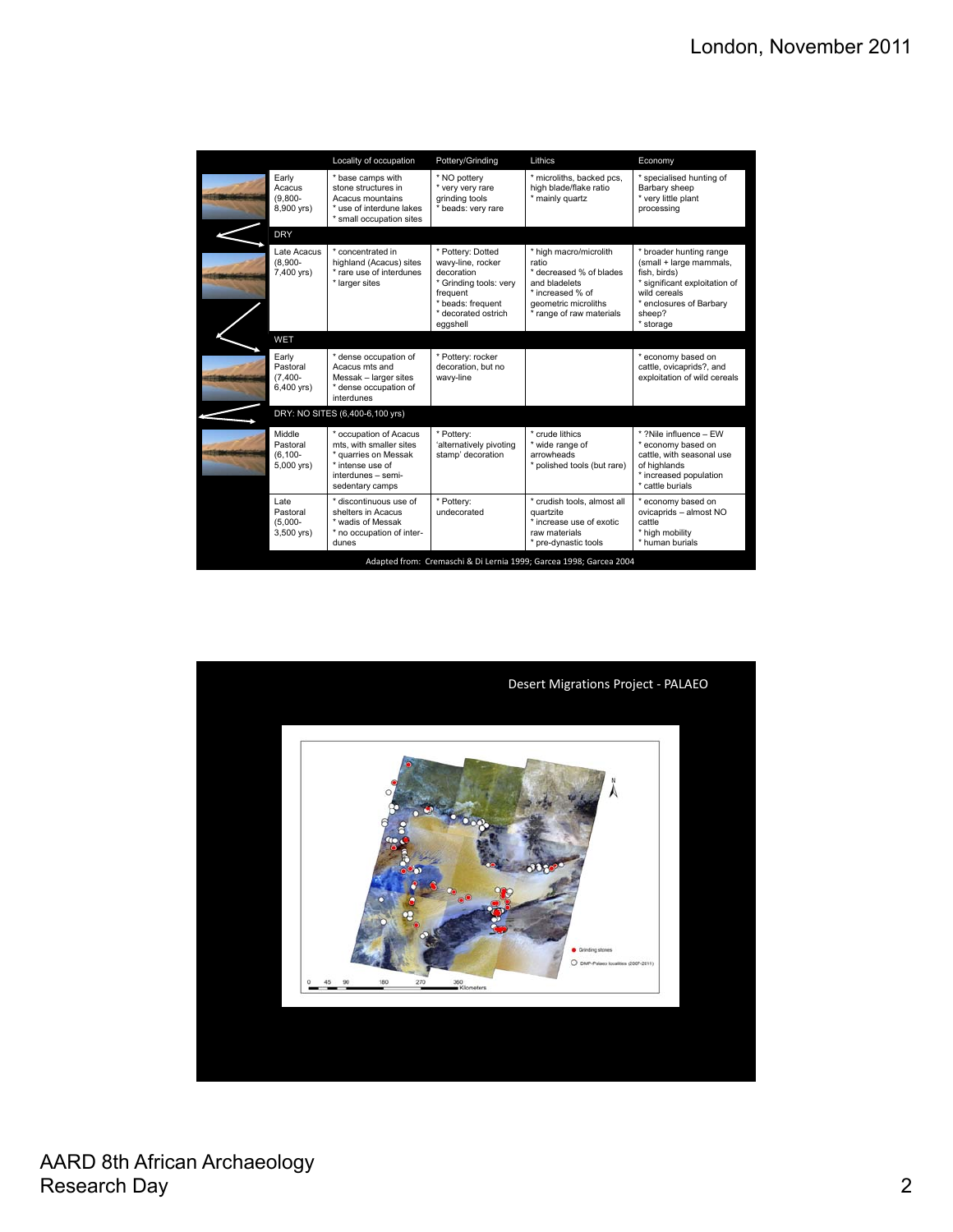

# Searching for residues



#### Sampling for residues:

•148 samples were collected from 15 grinding slabs and 56 mullers

•Both dry and wet samples – targeting fissures and cracks where residues could have better preserved

\*7 samples of sediment and plant remains found underneath the slabs when collected

Microscope analysis at different magnification: 200x, 400x and under oil immersion 630x.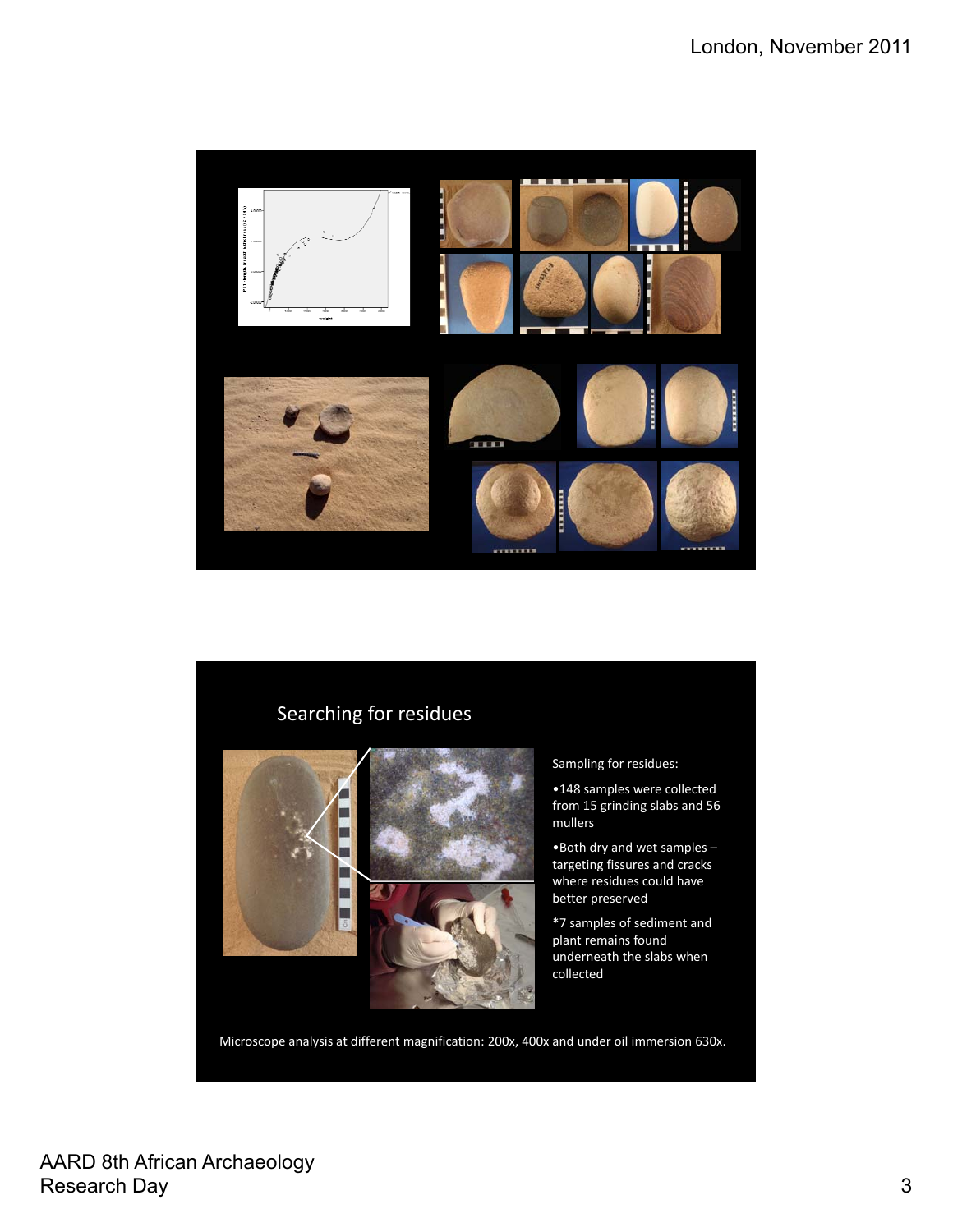### Starch granules

- Starch granules were recovered from several mullers and ·All starch granules recovered show damage only one slab so far, but in low quantity, often less then 3 granules/sample
- According to morphological characteristics, for example shape, average size and hilum morphology, we have described 4 types of starches, ranging from 2 to 50 microns in size

consistent with grinding (broken granules), dry conditions (cracks) and exposure to high temperatures (reduced brightness or loss of the extinction cross)



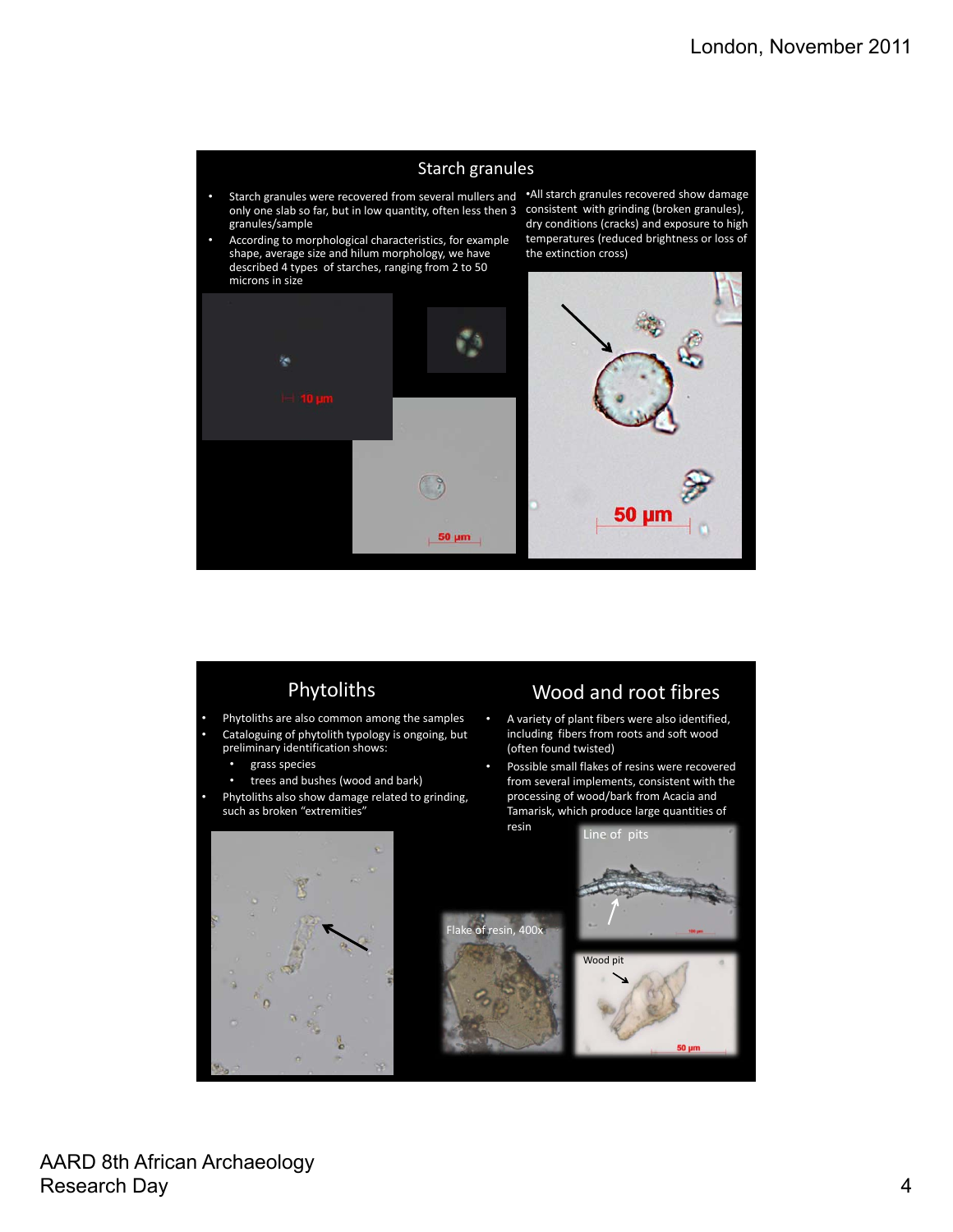### Ochre

## Charcoal

- Ochre was found in many grinding implements as a red residue adhering to the tools, and deep into cracks and cervices.
- It appeared in distinct lumps.

• It was also found associated with resins, starches and phytoliths, suggesting dietary and non‐dietary uses of the same tools



- Micro-charcoal was found often as a silvery/grey residue on the tools
- The margins were often irregular probably due to grinding